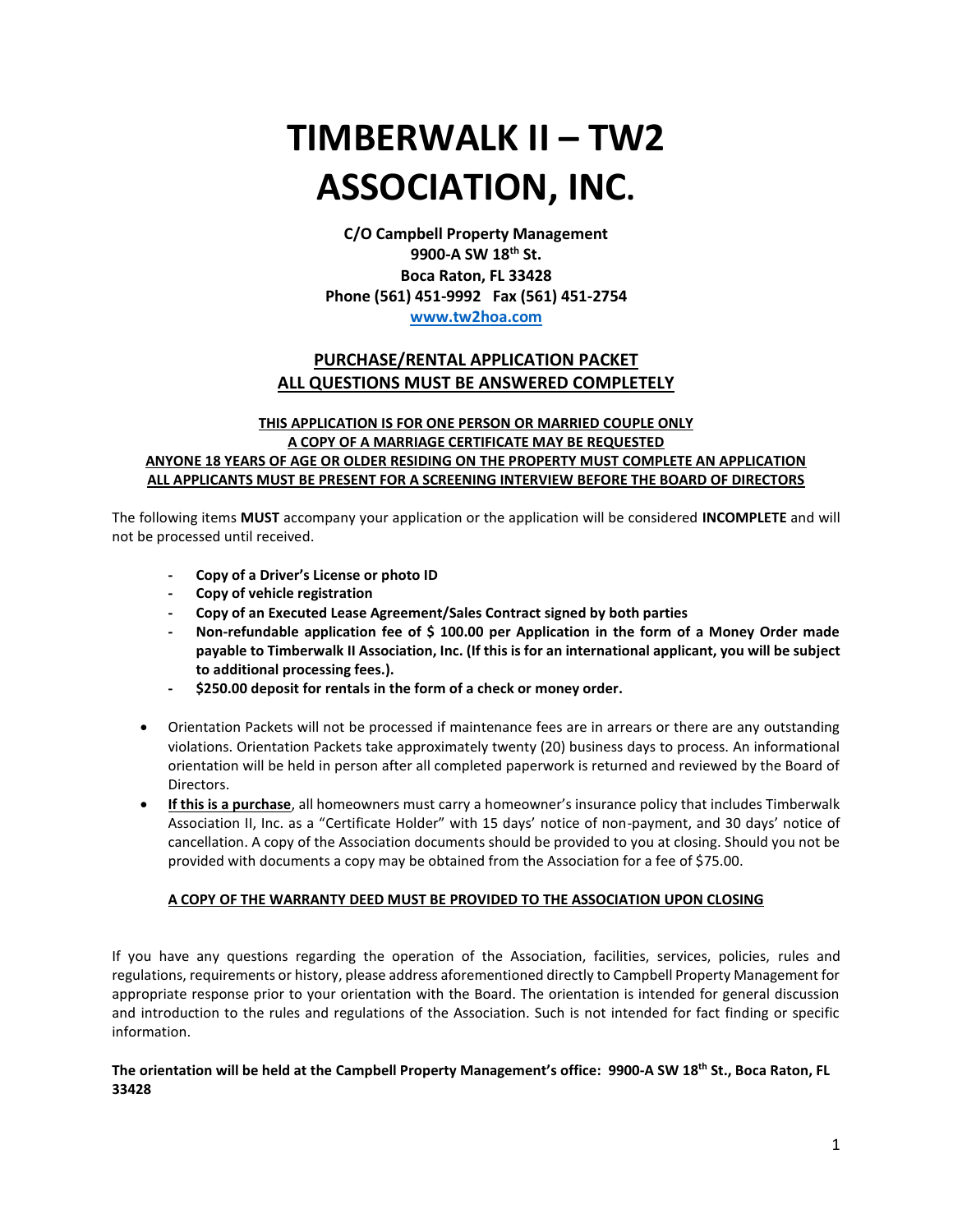**IMPORTANT NOTE: Complete all questions and fill in all blanks. If any questions is not answered/left blank or answered falsely, this application may be returned, not processed, and or/not approved. Missing information will cause delays. Once submitted, order cannot be cancelled or refunded.**

#### **PLEASE USE BLACK INK**

## **APPLICATION FOR OCCUPANCY – TIMBERWALK II ASSOCIATION**

| NOTE: All information supplied is subject to verification. All telephone numbers must be able<br>to be reached between 9-5pm. Date: ___________________ |                                                                                                                                                                                                                                |  |  |  |  |
|---------------------------------------------------------------------------------------------------------------------------------------------------------|--------------------------------------------------------------------------------------------------------------------------------------------------------------------------------------------------------------------------------|--|--|--|--|
| Lease ()<br>Purchase ()<br>Occupant ()                                                                                                                  |                                                                                                                                                                                                                                |  |  |  |  |
|                                                                                                                                                         |                                                                                                                                                                                                                                |  |  |  |  |
|                                                                                                                                                         |                                                                                                                                                                                                                                |  |  |  |  |
|                                                                                                                                                         |                                                                                                                                                                                                                                |  |  |  |  |
|                                                                                                                                                         |                                                                                                                                                                                                                                |  |  |  |  |
|                                                                                                                                                         |                                                                                                                                                                                                                                |  |  |  |  |
|                                                                                                                                                         | Have you ever been convicted of a crime? ______________________________Date (s) ______________________________                                                                                                                 |  |  |  |  |
|                                                                                                                                                         |                                                                                                                                                                                                                                |  |  |  |  |
|                                                                                                                                                         |                                                                                                                                                                                                                                |  |  |  |  |
|                                                                                                                                                         |                                                                                                                                                                                                                                |  |  |  |  |
|                                                                                                                                                         |                                                                                                                                                                                                                                |  |  |  |  |
|                                                                                                                                                         |                                                                                                                                                                                                                                |  |  |  |  |
|                                                                                                                                                         |                                                                                                                                                                                                                                |  |  |  |  |
|                                                                                                                                                         |                                                                                                                                                                                                                                |  |  |  |  |
|                                                                                                                                                         |                                                                                                                                                                                                                                |  |  |  |  |
|                                                                                                                                                         | No. of people who will occupy unit - Adults (over age 18) [19] The control of the control of the control of the control of the control of the control of the control of the control of the control of the control of the contr |  |  |  |  |
| Names and ages of others who will occupy unit:                                                                                                          |                                                                                                                                                                                                                                |  |  |  |  |
|                                                                                                                                                         |                                                                                                                                                                                                                                |  |  |  |  |
|                                                                                                                                                         |                                                                                                                                                                                                                                |  |  |  |  |
|                                                                                                                                                         |                                                                                                                                                                                                                                |  |  |  |  |
|                                                                                                                                                         |                                                                                                                                                                                                                                |  |  |  |  |
|                                                                                                                                                         |                                                                                                                                                                                                                                |  |  |  |  |
| Address                                                                                                                                                 | Phone                                                                                                                                                                                                                          |  |  |  |  |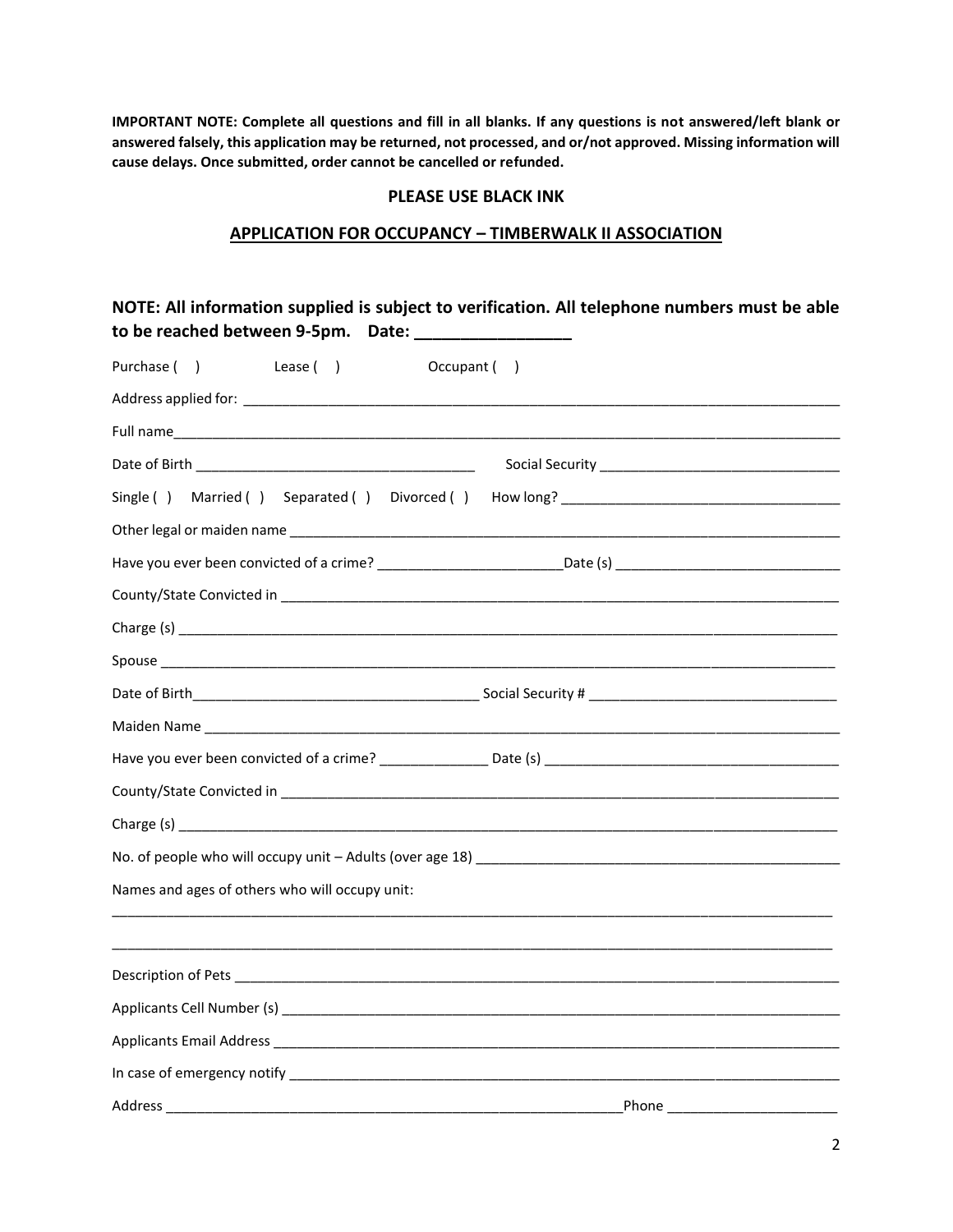## **PART I – RESIDENCE HISTORY**

| А. |                                                |                                                                                                      |
|----|------------------------------------------------|------------------------------------------------------------------------------------------------------|
|    | (Include unit/apt #, city, state and zip code) |                                                                                                      |
|    |                                                |                                                                                                      |
|    |                                                |                                                                                                      |
|    |                                                | Own Home ( ) Parent/Family Member ( ) Rented Home ( ) Rented Apt ( ) Other ( )                       |
|    |                                                |                                                                                                      |
|    |                                                |                                                                                                      |
|    |                                                |                                                                                                      |
|    |                                                |                                                                                                      |
|    |                                                |                                                                                                      |
|    |                                                |                                                                                                      |
| В. |                                                |                                                                                                      |
|    | (Include unit/apt #, city, state and zip code) |                                                                                                      |
|    |                                                |                                                                                                      |
|    |                                                |                                                                                                      |
|    |                                                | Own Home ( ) Parent/Family Member ( ) Rented Home ( ) Rented Apt ( ) Other ( )                       |
|    |                                                |                                                                                                      |
|    |                                                |                                                                                                      |
|    |                                                |                                                                                                      |
|    |                                                | Mortgage Holder __________________________________Mortgage No. ____________Phone ___________________ |
|    |                                                |                                                                                                      |
|    |                                                |                                                                                                      |
| C. |                                                |                                                                                                      |
|    | (Include unit/apt #, city, state and zip code) |                                                                                                      |
|    |                                                |                                                                                                      |
|    |                                                |                                                                                                      |
|    |                                                | Own Home ( ) Parent/Family Member ( ) Rented Home ( ) Rented Apt ( ) Other ( )                       |
|    |                                                |                                                                                                      |
|    |                                                |                                                                                                      |
|    |                                                |                                                                                                      |
|    |                                                |                                                                                                      |
|    |                                                |                                                                                                      |
|    |                                                |                                                                                                      |
|    |                                                | <b>PART II - EMPLOYMENT REFERENCES</b>                                                               |
|    |                                                | *** Include a recent copy of an earnings to expedite processing ***                                  |
|    |                                                |                                                                                                      |
|    |                                                |                                                                                                      |
|    |                                                |                                                                                                      |
| А. |                                                |                                                                                                      |
|    |                                                | to: $\qquad \qquad$                                                                                  |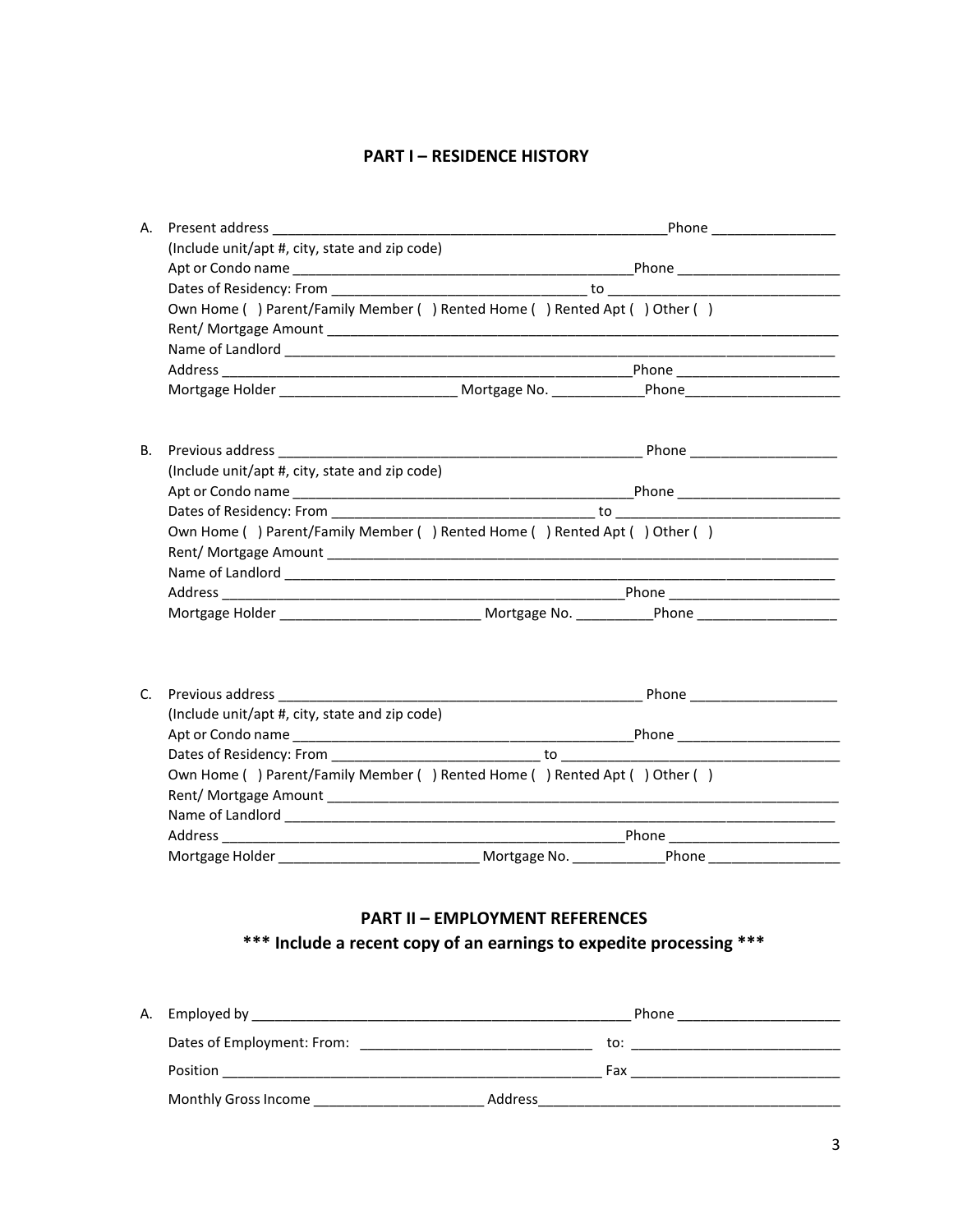| В.       |                                   |                                                                                                                |
|----------|-----------------------------------|----------------------------------------------------------------------------------------------------------------|
|          |                                   |                                                                                                                |
|          |                                   |                                                                                                                |
|          |                                   |                                                                                                                |
|          | <b>PART III - BANK REFERENCES</b> |                                                                                                                |
|          |                                   | A. Bank Name ____________________________Checking Acct. # ____________________Phone ______________________     |
|          |                                   |                                                                                                                |
| В.       |                                   | Bank Name ______________________________Savings Acct. # _________________________ Phone ______________________ |
|          |                                   |                                                                                                                |
| 1.       |                                   |                                                                                                                |
|          |                                   |                                                                                                                |
|          |                                   |                                                                                                                |
| 2.       |                                   |                                                                                                                |
|          |                                   |                                                                                                                |
|          |                                   |                                                                                                                |
|          |                                   |                                                                                                                |
|          |                                   |                                                                                                                |
|          |                                   |                                                                                                                |
|          |                                   |                                                                                                                |
|          |                                   |                                                                                                                |
| 3.<br>4. |                                   |                                                                                                                |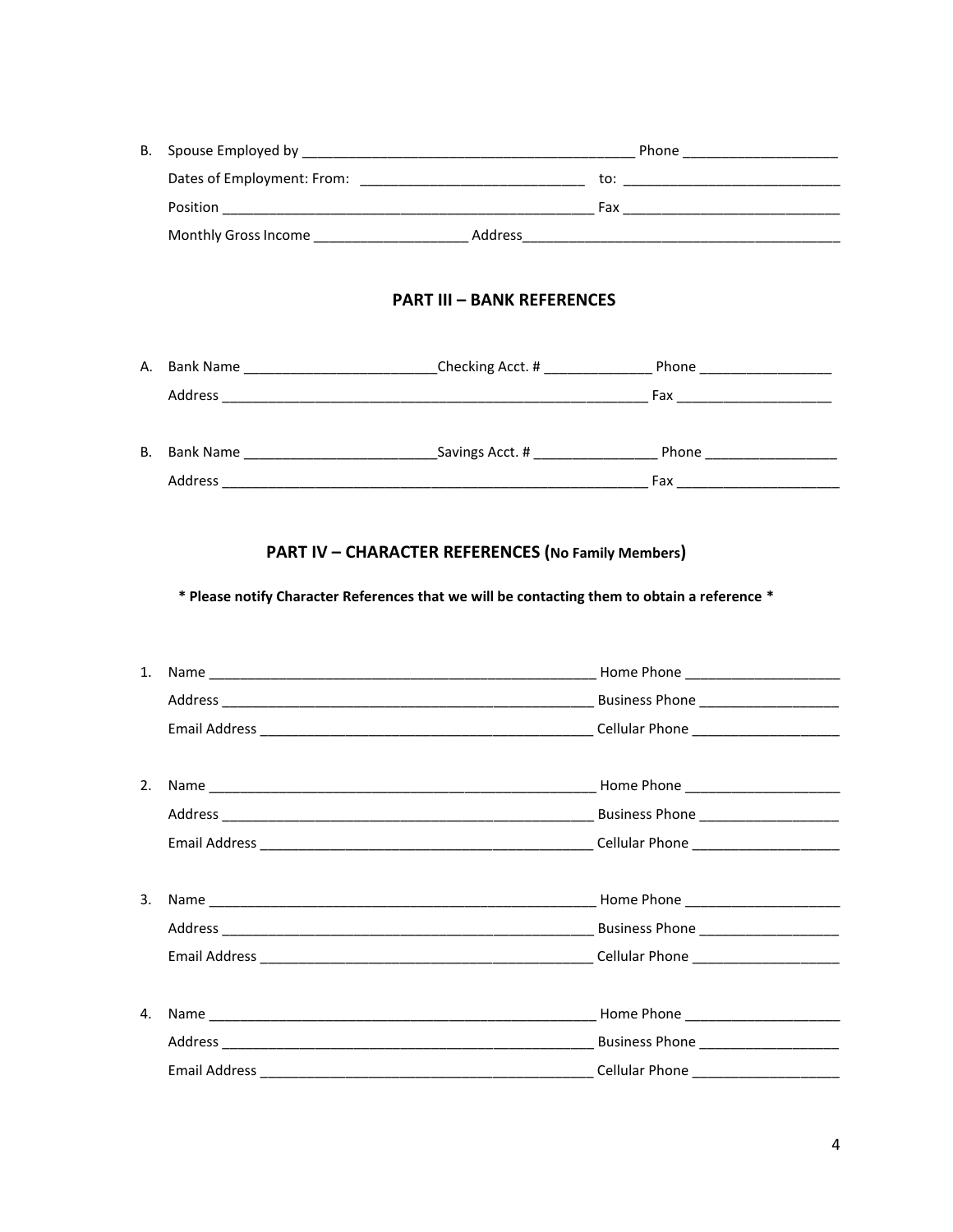| Driver's License # (Primary Applicant)   |      |      | State Issued      |  |  |
|------------------------------------------|------|------|-------------------|--|--|
| Driver's License # (Secondary Applicant) |      |      | State Issued      |  |  |
| Make                                     | Type | Year | License Plate No. |  |  |
| Make                                     | Type | Year | License Plate No. |  |  |

If this application is not legible or is not completely and accurately filled out, Brown's Background Checks (and the Association) will not be liable or responsible for any inaccurate information in the investigation and related report (to the Association) caused by such omissions or illegibility.

By signing the applicant recognizes that the Association and Brown's Background Checks will investigate the information supplied by the applicant, and a full disclosure of pertinent facts will be made to the Association. The investigation may be made of the applicant's character, general reputation, personal characteristics, credit standing, police arrest record and mode of living as applicable. This form is for the exclusive use of Brown's Background Checks.

| Applicant's Signature | Date |
|-----------------------|------|
|                       |      |
|                       |      |
|                       |      |

Spouse's Signature \_\_\_\_\_\_\_\_\_\_\_\_\_\_\_\_\_\_\_\_\_\_\_\_\_\_\_\_\_\_\_\_\_\_\_\_\_\_\_\_\_\_\_\_\_\_\_\_\_\_ Date \_\_\_\_\_\_\_\_\_\_\_\_\_\_\_\_\_\_\_\_\_\_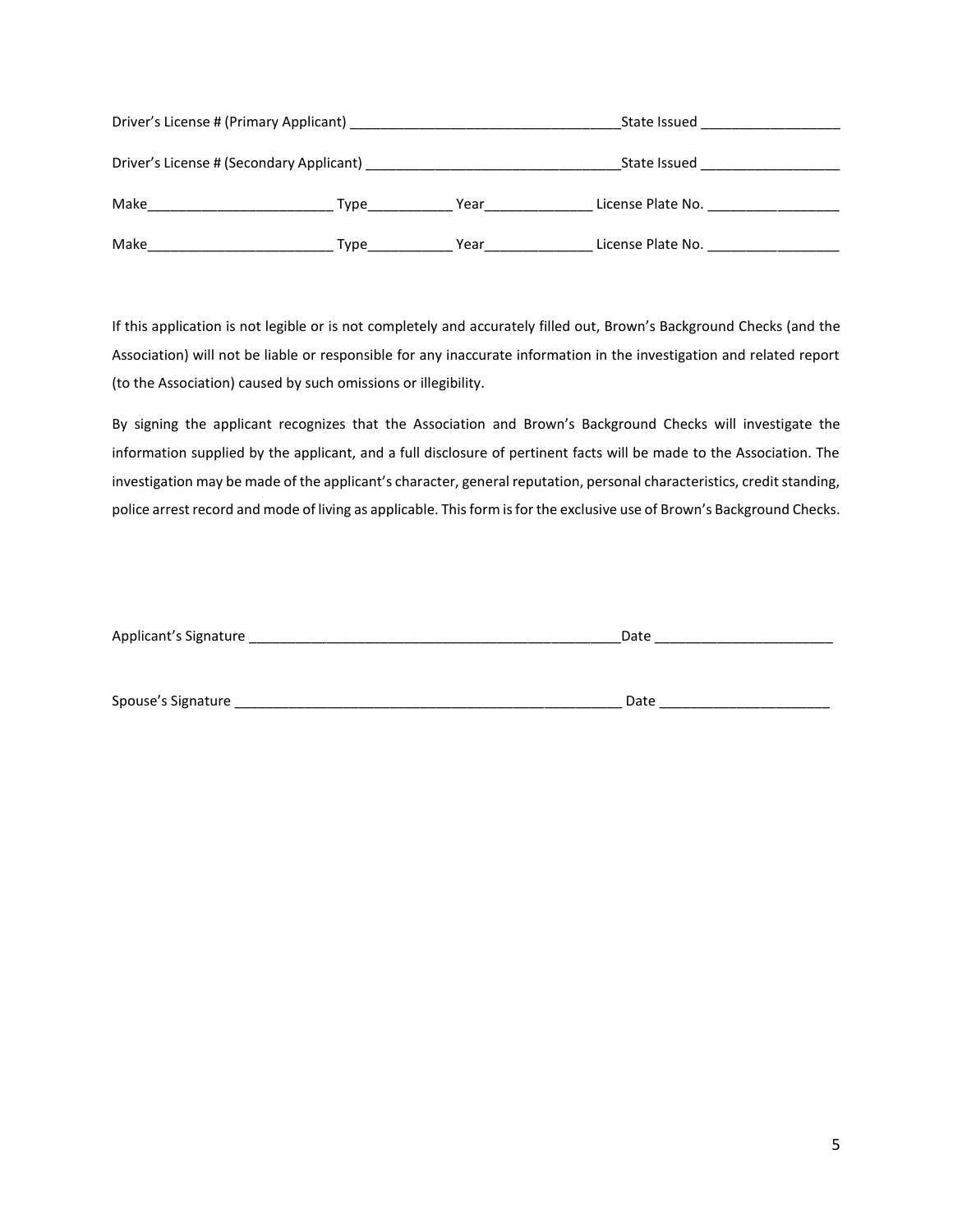# **BROWN'S BACKGROUND CHECKS CONSENT TO OBTAIN CONSUMER REPORT ON SUBSCRIBER Timberwalk II Association Inc.**

I understand that you may obtain consumer reports that relate to my credit and/or criminal history. This information will, in whole or in part, be obtained from AISS, a Sterling Infosystems Company, 6111 Oak Tree Blvd, 4<sup>th</sup> floor, Independence, OH 44131, telephone 800.853.3228. I understand that you may be requesting information from various federal, state and other agencies or institutions, which maintain public and non-public records concerning my past activities relating to my credit and/or criminal history. This information will be reviewed by the Association and may be reviewed by a unit owner if it's a rental.

I authorize, without reservation, any party, institution, or agency contacted by AISS to furnish the above mentioned information:

| <b>Applicant Name</b><br>*Date of Birth is requested in order to obtain accurate retrieval of records. | Date of Birth* | Social Security Number<br>If International please provide<br><b>Passport Number</b> |  |  |
|--------------------------------------------------------------------------------------------------------|----------------|-------------------------------------------------------------------------------------|--|--|
| <b>Co-Applicants Name</b>                                                                              | Date of Birth  | Social Security Number                                                              |  |  |
|                                                                                                        |                | If International please provide<br><b>Passport Number</b>                           |  |  |
| Alias/Previous Name(s)                                                                                 |                |                                                                                     |  |  |
| <b>Current Physical Address</b>                                                                        | City & State   | Zip code                                                                            |  |  |

# **Notice to CALIFORNIA Applicants**

consumer report sent directly to you.

Under Section 1786.22 of the California Civil Code, you have the right to request from AISS, upon proper identification, the nature and substance of all information in its files on you, including the sources of information, and the recipients of any reports on you, which AISS has previously furnished within the twoyear period preceding your request. You may view the file maintained on you by AISS during normal business hours. You may also obtain a copy of this file upon submitting proper identification and paying the costs of duplication services. Upon making a written request, you may receive a summary of your report via telephone.

| <b>SIGNATURE</b> | <b>DATE</b> |
|------------------|-------------|
|                  |             |
| Co-Applicant     |             |
| <b>SIGNATURE</b> | DATE        |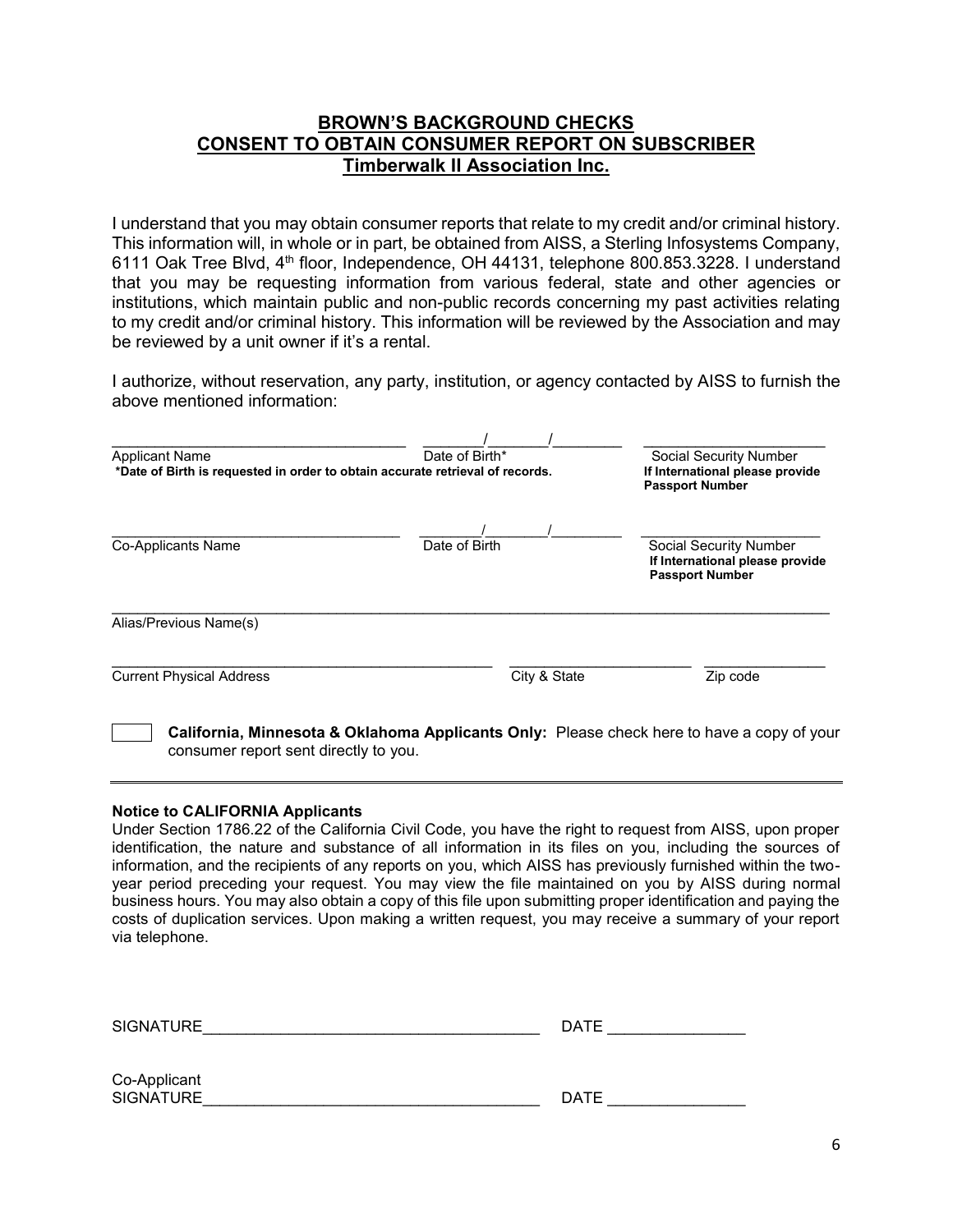#### **VEHICLE ADDENDUM**

## **ARTICLE XII**

#### **CERTAIN ACTIVITIES RESTRICTED OR PROHIBITED AT TIMBERWALK II**

#### **Boats, Motor Vehicles, Trailer, Etc.**

No boats, boat trailers, house trailers, motor homes, trucks, vans, motorcycles, motor scooters, go carts, motor bikes or other motor vehicles or trailers, whether of a recreational nature or otherwise, other than in connection with construction development or sales activities permitted unit the Declaration of this Subject Replat Declaration and other than four-wheel passenger automobiles, shall be placed, parked or stored within Timberwalk II except with a resident where same cannot be seen from any part of Timberwalk II or Loggers' Run; except for temporary period during which time lawful and permitted work associated with there is being conducted (e.g. deliveries or repairs to a Residence) but in no event overnight: and except for such four-wheel non-commercial vehicles as the Association shall specifically approve in writing prior to there being placed, parked or stored on Timberwalk II. No maintenance or repair shall be done upon or to any such boats, trailers, motorcycles, go carts, motor bikes, or other motor vehicles (including, but not limited to, any permitted four-wheel passenger automobiles) except within a Residence and totally isolated from public view.

 The undersigned owner/lessee has read, fully understands, and agrees to fully abide by all the rules and regulations of Timberwalk II including, but not limited to, the rule described in the above excerpt. The undersigned owner/lessee also fully understands that in the event he/she violates the rule described in the above excerpt, the boat or vehicle in questions shall be subject to being towed at the owner's expense and any liability regarding same shall be borne by the undersigned. The undersigned Owner/Lessee fully understands they may be subject to fining of \$50.00 per day, per violation up to a maximum of \$1,000.00 per violation.

 In the event that the Owner/lessee resides in a Residence with a garage and owns a boat or vehicle other than a four wheel passenger vehicle as more fully described in the above excerpt, the owner/lessee agrees that the boat or vehicle in questions shall be garaged and out of public view at all times, and in the event that this rule is violated, the owner/lessee gives the Board of Directors permission to have the boat or vehicle in question towed at the owner/lessee's expense and liability. The undersigned Owner/Lessee fully understands they will be subject to fines of \$100.00 per day, per violation. The Association has a right to pursue legal action to enforce these matters which may result in fines, liens and/or foreclosure of your unit.

\_\_\_\_\_\_\_\_\_\_\_\_\_\_\_\_\_\_\_\_\_\_\_\_\_\_\_\_\_\_\_\_\_\_\_\_\_\_\_\_\_\_ \_\_\_\_\_\_\_\_\_\_\_\_\_\_\_\_\_\_\_\_\_\_\_\_\_\_\_\_\_\_\_\_\_\_\_\_\_

\_\_\_\_\_\_\_\_\_\_\_\_\_\_\_\_\_\_\_\_\_\_\_\_\_\_\_\_\_\_\_\_\_\_\_\_\_\_\_\_\_\_ \_\_\_\_\_\_\_\_\_\_\_\_\_\_\_\_\_\_\_\_\_\_\_\_\_\_\_\_\_\_\_\_\_\_\_\_\_

I (we) have read, fully understand and fully agree to abide by the above.

Date:  $\overline{\phantom{a}}$ 

Applicant – Print NameApplicant - Signature

Applicant – Print Name Applicant – Signature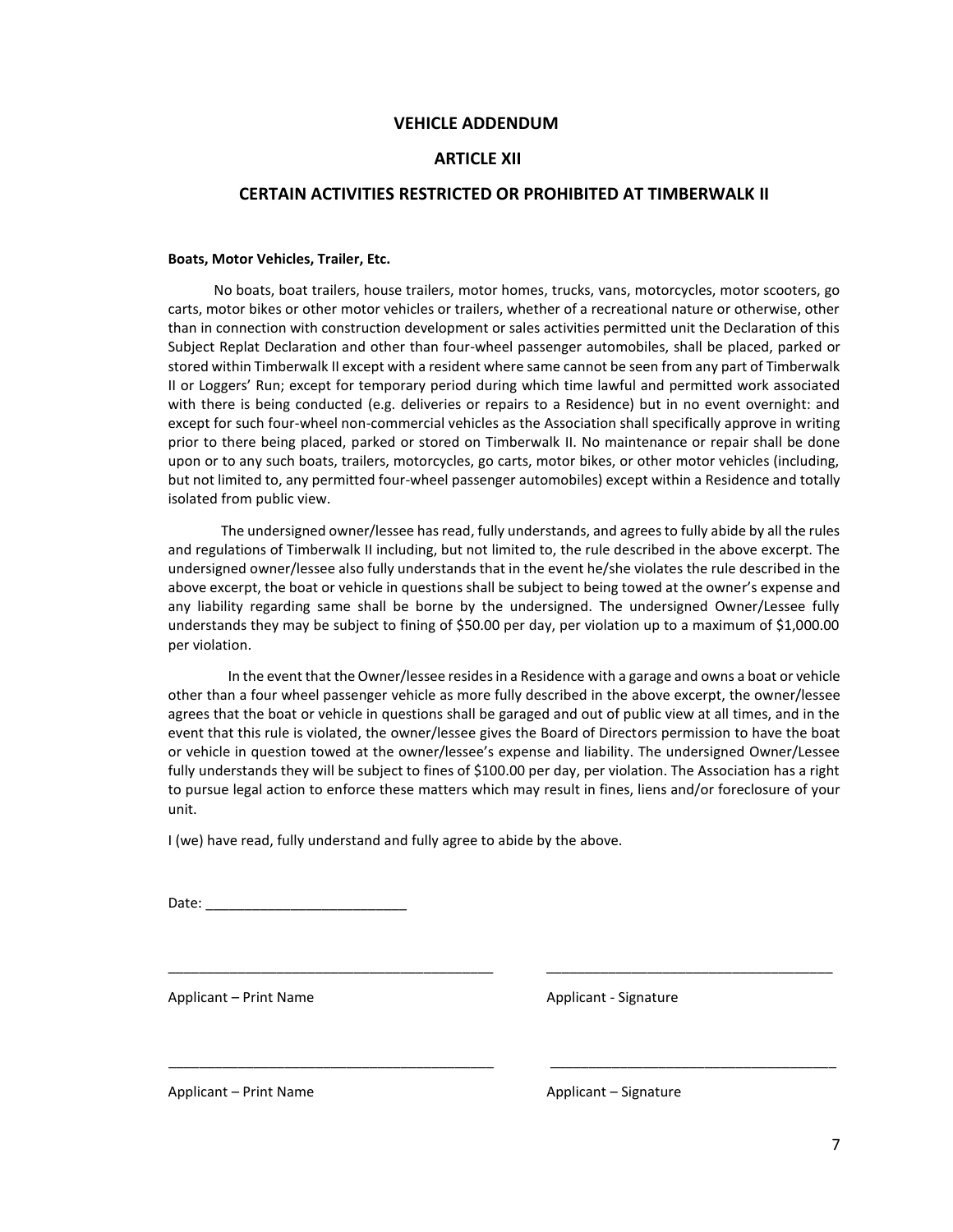#### **TIMBERWALK II ASSOCIATION, INC.**

#### **ANIMALS & PET ADDENDUM**

#### **ARTICLE XIII V.**

Applicant Name\_\_\_\_\_\_\_\_\_\_\_\_\_\_\_\_\_\_\_\_\_\_\_\_\_\_\_\_\_\_\_\_\_\_\_\_\_\_\_\_\_\_\_\_\_\_\_\_\_\_\_\_\_\_\_\_\_\_\_\_\_\_\_\_\_\_\_\_\_\_\_\_\_

Hereby applies to the Timberwalk II Association, Inc. for approval to have as an occupant the following pet (s):

1) Type of Pet: \_\_\_\_\_\_\_\_\_\_\_\_\_\_Breed: \_\_\_\_\_\_\_\_\_\_\_\_\_\_\_\_\_\_\_\_\_Name: \_\_\_\_\_\_\_\_\_\_\_\_\_\_\_\_\_\_\_\_\_\_

2) Type of Pet: \_\_\_\_\_\_\_\_\_\_\_\_\_\_Breed: \_\_\_\_\_\_\_\_\_\_\_\_\_\_\_\_\_\_\_\_\_Name: \_\_\_\_\_\_\_\_\_\_\_\_\_\_\_\_\_\_\_\_\_\_

Applicant understands and agrees that the keeping of pets on the premises is a privilege, and not a right, and may be revoked by the Association upon written notice. All Dogs and Cats permitted on the premises shall be under leash when walked or exercised on the grounds. All pets' excrement must be removed.

No pets shall be permitted in the recreation areas. Homeowners shall immediately remove from the premises said animal should it emit excessive noise or become a nuisance. Each Homeowner shall be personally responsible for any costs incurred in the repair resulting from the pets' damage. The Timberwalk II Owner shall indemnify the Association and hold harmless against any loss or liabilities of any kind or character whatsoever, arising from or growing out of having an animal in Timberwalk II. Owner/Lessee is aware that failure to adhere to the rules pertaining to pets can result in fining of \$50.00 per day, per violation, up to maximum of \$1,000.00 and/or removal of the pet (s). The Association has the right to pursue legal action to enforce these matters which can result in fine, liens and/or foreclosure of your unit.

Submission of this orientation packet signifies the applicant's consent to the above provisions. In the event that a resident wishes to purchase a pet, said resident agrees to notify the Management Company prior to the pet residing in the unit.

\_\_\_\_\_\_\_\_\_\_\_\_\_\_\_\_\_\_\_\_\_\_\_\_\_\_\_\_\_\_\_\_\_\_\_\_\_\_ \_\_\_\_\_\_\_\_\_\_\_\_\_\_\_\_\_\_\_\_\_\_\_\_\_\_\_\_\_\_\_\_\_\_\_\_

\_\_\_\_\_\_\_\_\_\_\_\_\_\_\_\_\_\_\_\_\_\_\_\_\_\_\_\_\_\_\_\_\_\_\_\_\_\_ \_\_\_\_\_\_\_\_\_\_\_\_\_\_\_\_\_\_\_\_\_\_\_\_\_\_\_\_\_\_\_\_\_\_\_\_

Date: \_\_\_\_\_\_\_\_\_\_\_\_\_\_\_\_\_\_\_\_\_\_\_\_\_\_\_\_\_\_\_\_\_\_\_\_\_

Applicant – Print Name Applicant – Signature

Applicant – Print Name Applicant – Signature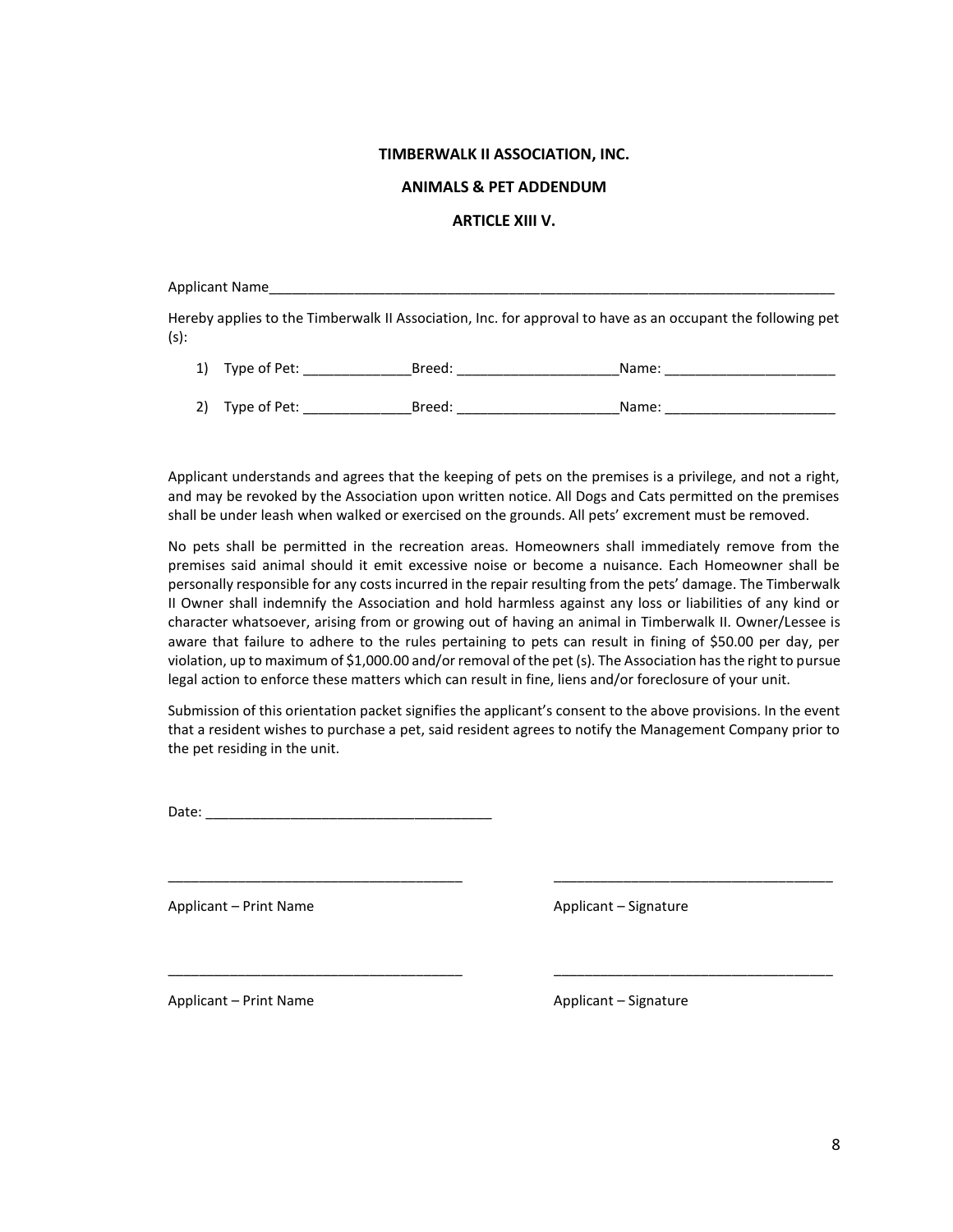## **TIMBERWALK II ASSOCIATION, INC.**

#### **INSURANCE ADDENDUM**

#### **CERTIFICATE OF AMENDMENT TO REPLAT OF DECLARATION ARTICLE VII**

Purchaser understand and agrees to furnish the Association with a copy of their Homeowners & Flood Insurance policies listing the Association as "Certificate Holder" on the said policy on a yearly basis or upon renewal of each policy. Policy must be the full "Replacement Value" of the home. The Association has the right to pursue legal action to enforce this matter which may result in fine, liens and/or foreclosure of your unit.

I (We) have read, fully understand and fully agree to abide by the Rules and Regulations of Timberwalk II Homeowners Association, Inc. which includes the above paragraphs. Further I (We) understand that the Rules and Regulations may be changed and/or modified by the Board of Directors.

\_\_\_\_\_\_\_\_\_\_\_\_\_\_\_\_\_\_\_\_\_\_\_\_\_\_\_\_\_\_\_\_\_\_\_\_\_\_\_\_\_ \_\_\_\_\_\_\_\_\_\_\_\_\_\_\_\_\_\_\_\_\_\_\_\_\_\_\_\_\_\_\_\_\_\_\_\_\_\_\_\_\_

\_\_\_\_\_\_\_\_\_\_\_\_\_\_\_\_\_\_\_\_\_\_\_\_\_\_\_\_\_\_\_\_\_\_\_\_\_\_\_\_\_ \_\_\_\_\_\_\_\_\_\_\_\_\_\_\_\_\_\_\_\_\_\_\_\_\_\_\_\_\_\_\_\_\_\_\_\_\_\_\_\_\_

\_\_\_\_\_\_\_\_\_\_\_\_\_\_\_\_\_\_\_\_\_\_\_\_\_\_\_\_\_\_\_\_\_\_\_\_\_\_\_\_ \_\_\_\_\_\_\_\_\_\_\_\_\_\_\_\_\_\_\_\_\_\_\_\_\_\_\_\_\_\_\_\_\_\_\_\_\_\_\_\_\_

Date: \_\_\_\_\_\_\_\_\_\_\_\_\_\_\_\_\_\_\_\_\_\_\_\_\_\_

Applicant – Print Name Applicant – Signature

Applicant – Print Name Applicant – Signature

If the agent is signing above, the agent fully understands and agrees to inform and provide a copy of this document and the Rules and Regulations contained herein to the prospective Owner/Lessee.

Realtor – Print Name **Realtor – Signature** Realtor – Signature

\_\_\_\_\_\_\_\_\_\_\_\_\_\_\_\_\_\_\_\_\_\_\_\_\_\_\_\_\_\_\_\_\_\_\_\_\_\_\_

Witness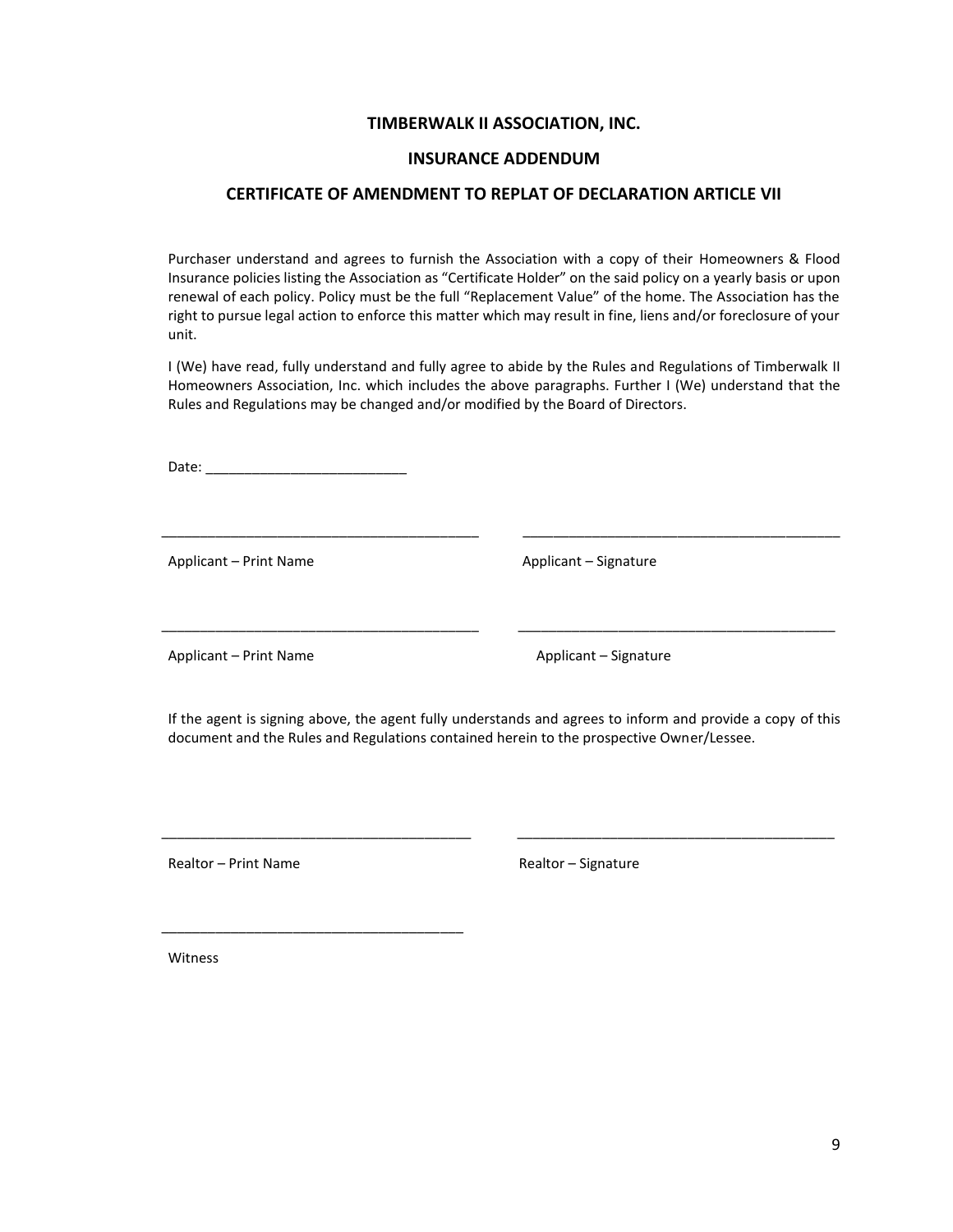## **TIMBERWALK II ASSOCIATION, INC.**

## **NEW OWNER/TENANT ACKNOWLEDGEMENT**

You are required to attend a screening of the Association to make sure that prior to moving in you are aware of and you agree to follow all Rules and Regulations within the Covenants of the Association. Therefore, if English is not your native language, we strongly urge you to bring a translator to your screening as you will be required to sign an affidavit of acknowledging that you will abide by all Rules and Regulations and Documents of Timberwalk II.

If purchasers do not intend to reside in the subject property and purchasers' family members are to reside in the subject property with or without payment of rent, said relatives must apply for and attend a screening to assure compliance with the Timberwalk II Association, Inc., Rules and Regulations and Replat Documents.

Anyone over the age of eighteen (18) that will occupy the unit is required to complete an application and obtain prior written approval from the Board of Directors.

\_\_\_\_\_\_\_\_\_\_\_\_\_\_\_\_\_\_\_\_\_\_\_\_\_\_\_\_\_\_\_\_\_\_\_\_\_\_\_\_\_ \_\_\_\_\_\_\_\_\_\_\_\_\_\_\_\_\_\_\_\_\_\_\_\_\_\_\_\_\_\_\_\_\_\_\_\_\_\_\_\_\_\_\_\_

\_\_\_\_\_\_\_\_\_\_\_\_\_\_\_\_\_\_\_\_\_\_\_\_\_\_\_\_\_\_\_\_\_\_\_\_\_\_\_\_ \_\_\_\_\_\_\_\_\_\_\_\_\_\_\_\_\_\_\_\_\_\_\_\_\_\_\_\_\_\_\_\_\_\_\_\_\_\_\_\_\_\_\_\_

Date: \_\_\_\_\_\_\_\_\_\_\_\_\_\_\_\_\_\_\_\_\_\_\_\_\_\_\_

Applicant – Print Name Applicant – Signature

Applicant – Print Name Applicant – Signature

I/We acknowledge and agree to the fact that I/We must be current with all the Association fees prior to renting my/our unit, and while my/our unit is rented, I/We are still ultimately responsible for all maintenance and/or assessments, and when notified, I/We will resolve any and all violations in a timely manner.

| Date<br>this | $\mathbf{v}$ |  |  |
|--------------|--------------|--|--|
|              |              |  |  |

\_\_\_\_\_\_\_\_\_\_\_\_\_\_\_\_\_\_\_\_\_\_\_\_\_\_\_\_\_\_\_\_\_\_\_\_\_\_\_ \_\_\_\_\_\_\_\_\_\_\_\_\_\_\_\_\_\_\_\_\_\_\_\_\_\_\_\_\_\_\_\_\_\_\_\_\_\_\_\_\_\_\_\_\_\_

Owner – Print Name **Owner – Signature** Owner – Signature